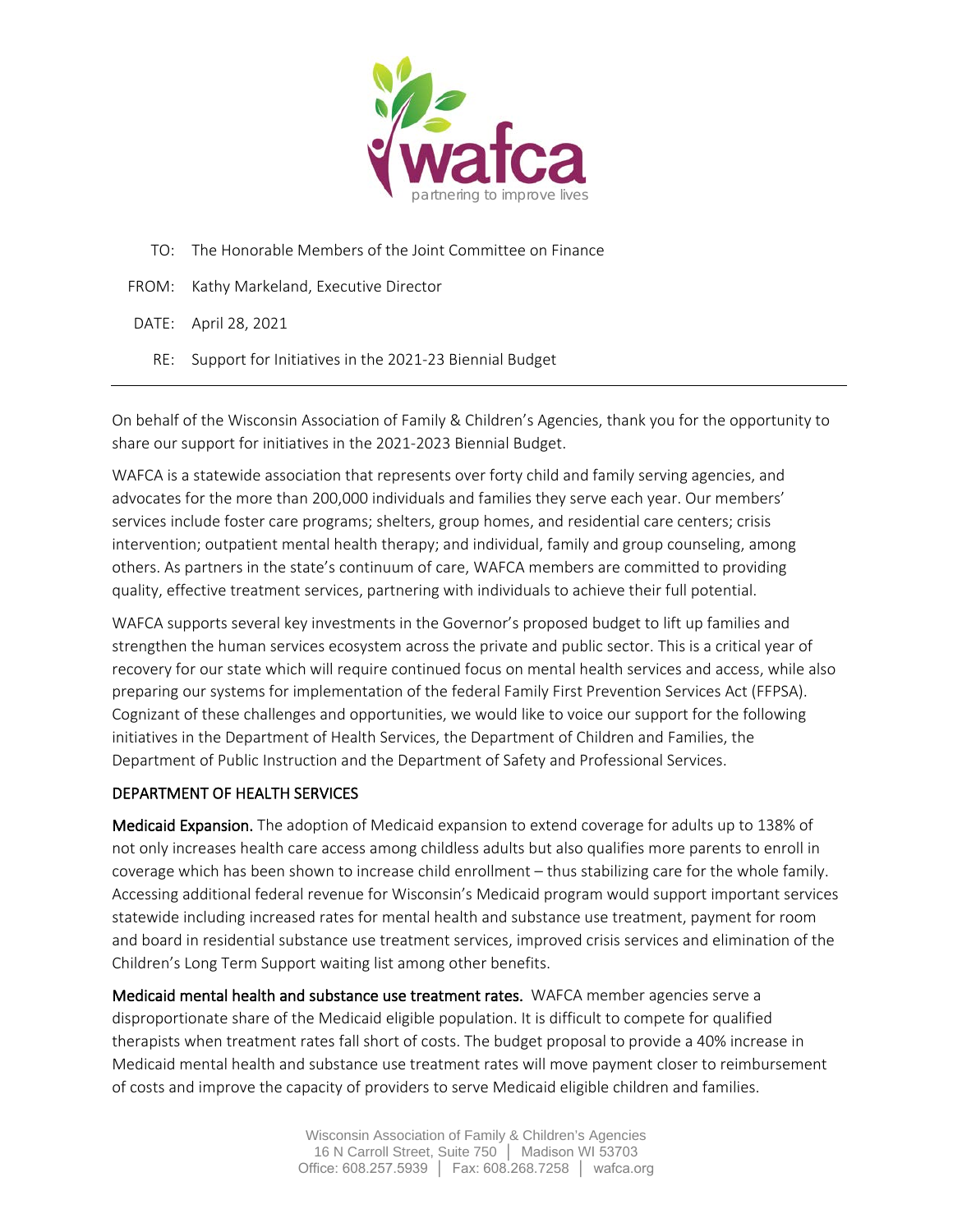Medicaid-funded day treatment services for children and adolescents. Day treatment services help to stabilize youth in their home community and prevent costly hospitalizations and out-of-home placements. More than 75% of children in WAFCA member agency day treatment programs are Medicaid funded and the day treatment rate for adolescents has not increased since 2009. The proposed 40% increase in funding to support higher rates will help to stabilize programs and ensure access to day treatment services into the future.

Clinical Supervision Grants for Mental Health Treatment Trainees. The proposed budget sustains this program at its current funding level of \$500,000 annually. With a continuing shortage in the behavioral health services providers and demand for services increasing significantly especially in the last year, WAFCA supports expanding this important investment in the development of our mental health workforce to \$1 million annually.

# DEPARTMENT OF CHILDREN AND FAMILIES

Foster and Relative Caregivers. Wisconsin has a strong record of connecting children with relative caregivers when they are in need of out-of-home placement. The budget proposal to increase foster care rates and kinship care rates along with other supports for these caregivers will expand placement options and increase stability for children.

Qualified Residential Treatment Providers (QRTP). WAFCA supports budget proposals to support congregate care providers as they adopt program changes to meet new QRTP certification standards including:

*Nursing services and certification:* \$377,800 to support 24/7 nursing consultations.

*Grant for Specialized Services to Return Children from Out-of-State Placements:* \$1.3 million to establish program targeted to serve system-involved youth with complex treatment needs. WAFCA has long advocated for a more intensive treatment option for youth and state partnership is needed to support the appropriate level of clinical and trauma supports for these youth.

*Congregate Care Provider Training:* \$200,000 to support training for youth care workers.

In-home Prevention Services. As the state moves forward with FFPSA implementation this year, WAFCA providers stand ready to adopt service adjustments and are eager to participate in system transformations that will support more children staying safely at home and reduce the need for out-ofhome placement. In order to pivot to new services, counties and providers need new state investments in evidence-based and supportive services for parents, caregivers and children. WAFCA supports the budget proposal to provide \$24 million over the biennium to expand community-based services across the state.

Youth in Foster Care. There are a number of challenges that youth in care face when they are seeking to obtain a driver's license. The budget initiative allocating \$292,500 to support access to driver's education would begin to reduce some of the barriers.

Independent Living. Research shows the value of supporting youth past the age of 21; therefore, we support the budget proposal to expand eligibility for independent living services to include a broader range of youth from ages 16-23.

Raise the Age. The budget provides youth aids funding to counties to support the return of 17-year-olds to the youth justice system to continue growing community-based services and solutions that support treatment and restoration for youth, their families and their communities. WAFCA supports raising the age to bring Wisconsin's youth justice policy in alignment with best practice and current knowledge regarding youth brain development and effective interventions.